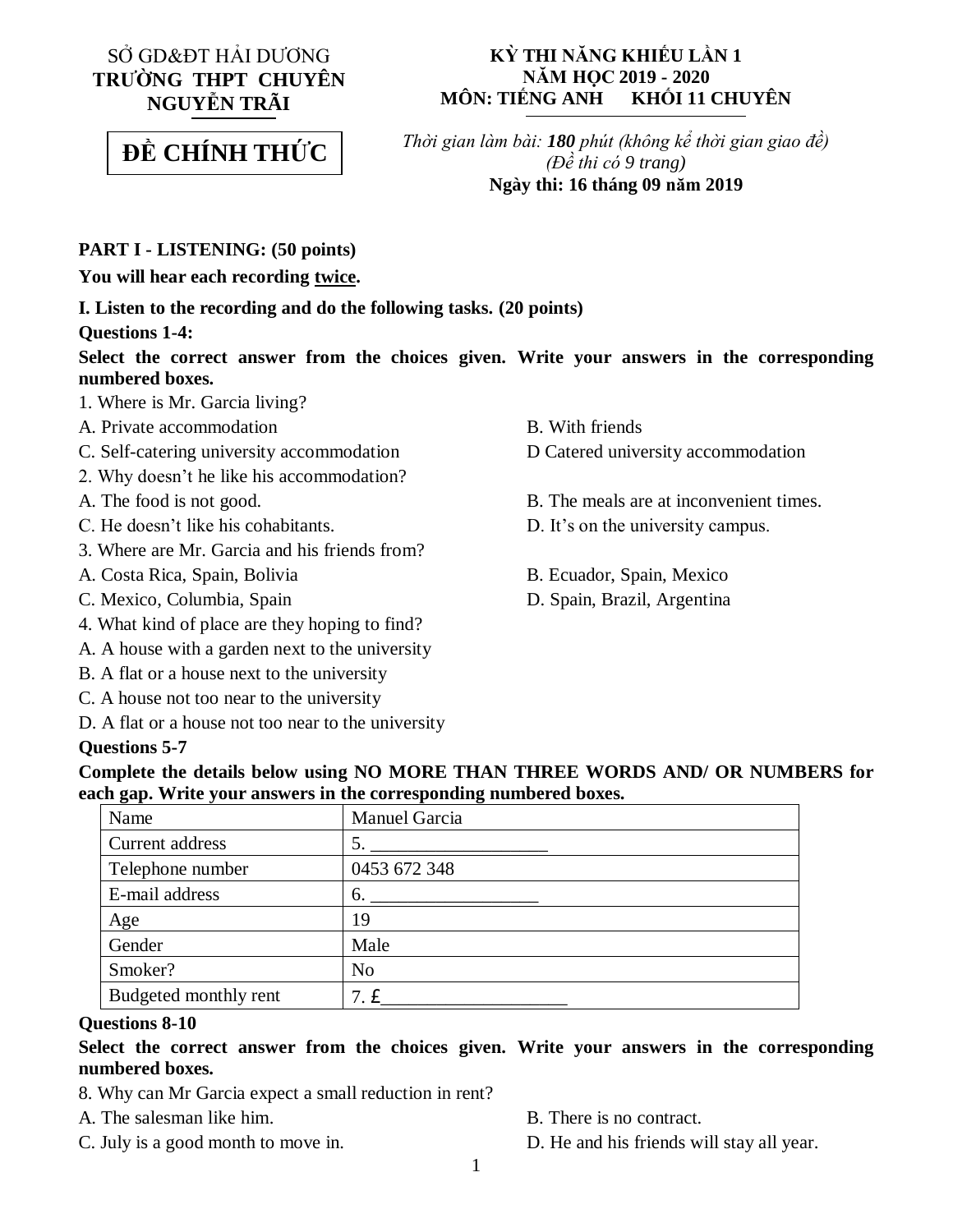9. How much is the accommodation agency's fee for Mr. Garcia?

A.  $\frac{1}{2}$  month's rent B. 1 month's rent

C.  $1\frac{1}{2}$  month's rent D. There's no fee

- 
- 10. Which items does Mr. Garcia consider necessary?
- A. Kitchen utensils, washing machine, Internet connection.
- B. Washing machine, Internet connection, TV
- C. DVD player, TV, Internet, Internet connection
- D. Shower, TV, washing machine

## *Your answers:*

| - |  |  |
|---|--|--|

**II. You will hear a part of an interview with a man called Ewan Richardson , who is trying to persuade people to use less paper. For questions 1-10, complete the sentences with NO MORE THAN THREE WORDS for each gap. Write your answers in the corresponding numbered boxes. (20 points)**

- 1. Every year, the average UK citizen uses about \_\_\_\_\_\_\_\_\_\_\_\_\_\_ of paper.
- 2. Most of the world's paper comes from very \_\_\_\_\_\_\_\_\_\_\_\_\_\_\_\_\_\_ forests.
- 3. The production of paper causes terrible \_\_\_\_\_\_\_\_\_\_\_\_\_\_\_\_\_\_\_\_\_ in some places.
- 4. The destruction of the forests is a much bigger cause of global warming than
- 5. Ewan says that there are already paper recycling bins in many
- 6. You can use less paper by avoiding unnecessary when you are studying or working.
- 7. You can often reuse\_\_\_\_\_\_\_\_\_\_\_\_\_\_\_\_\_\_ that you have received.
- 8. To receive less junk mail, don't ask for when you buy something.
- 9. Stop receiving any magazines you don't always read, or \_\_\_\_\_\_\_\_\_\_\_\_\_\_\_ them with others.
- 10. Most published in Britain are now printed on recycled paper.

## *Your answers:*

#### **III. You will hear an interview with a man called Jon Simmons and a woman called Clare Harries, who both work as life coaches, and decide whether the following sentences are true (T) or false (F). (10 points)**

1. Jon feels that the job of a life coach is based on individual experiences.

2 Clare says she became a life coach because it involved something she enjoyed doing.

3. Jon thinks the most important principle for people to understand their relationships is that they start with the individual's attitude to him- or herself.

4. Jon and Clare both think the most important message to get over to clients is to make good use of your particular skills.

5. Jon and Clare both feel the most rewarding part of their job is watching another person develop their confidence

## **Your answers:**

|--|--|--|--|--|--|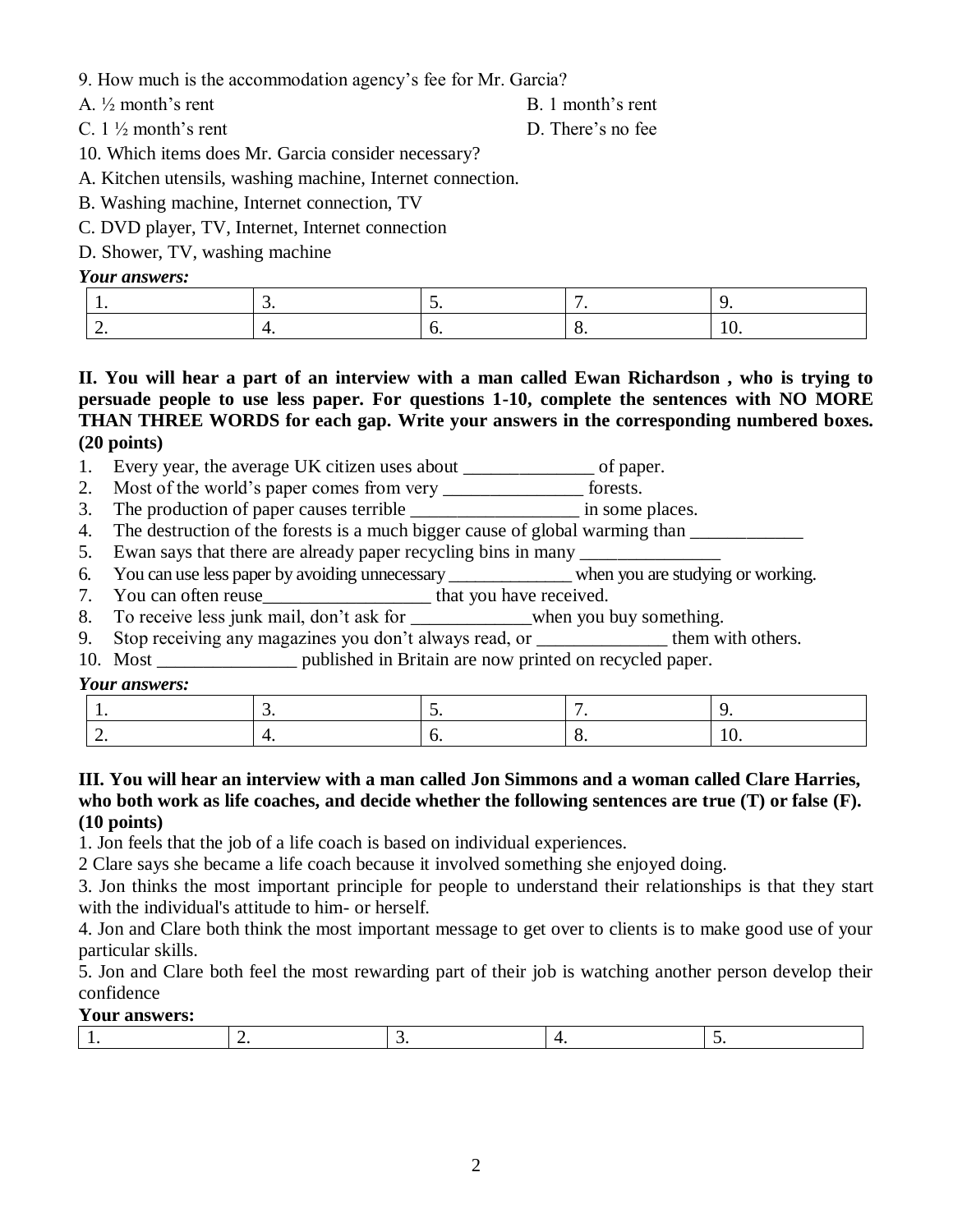## SỞ GD&ĐT HẢI DƯƠNG **TRƯỜNG THPT CHUYÊN NGUYỄN TRÃI**

## **KỲ THI NĂNG KHIẾU LẦN 1 NĂM HỌC 2019 - 2020 MÔN: TIẾNG ANH**

ĐỀ **ĐỀ CHÍNH THỨC**

*Thời gian làm bài: 180 phút (không kể thời gian giao đề) (Đề thi có 9 trang)* **Ngày thi: 16 tháng 09 năm 2019**

### **PART 2 – GRAMMAR – VOCABULARY – LANGUAGE FUNCTIONS (50 points)**

| I. Choose the best answer. (20 points) |                                                                                                                                                                                                                                      |                   |                                                                                                                                                      |
|----------------------------------------|--------------------------------------------------------------------------------------------------------------------------------------------------------------------------------------------------------------------------------------|-------------------|------------------------------------------------------------------------------------------------------------------------------------------------------|
|                                        | 1. I was very angry because none of the servants was _______ when I wanted a message.                                                                                                                                                |                   |                                                                                                                                                      |
|                                        | A. inaccessible B. fashionable C. illegible D. available                                                                                                                                                                             |                   |                                                                                                                                                      |
|                                        | 2. Iittle we may like it, old age comes to most of us.<br>A. No matter B. Since C. However D. Despite                                                                                                                                |                   |                                                                                                                                                      |
|                                        |                                                                                                                                                                                                                                      |                   |                                                                                                                                                      |
|                                        |                                                                                                                                                                                                                                      |                   | 3. A: That drama is the worst I have ever seen.<br>A. Not completely true B. I couldn't agree more. C. I don't agree all. D. Sorry to interrupt you. |
|                                        |                                                                                                                                                                                                                                      |                   |                                                                                                                                                      |
|                                        |                                                                                                                                                                                                                                      |                   |                                                                                                                                                      |
|                                        |                                                                                                                                                                                                                                      |                   |                                                                                                                                                      |
|                                        | 5. Under no circumstances ____________ to give interviews to the media.                                                                                                                                                              |                   |                                                                                                                                                      |
|                                        | A. prisoners will allow<br>C. prisoners will be allowed<br>D. will prisoners be allowed<br>D. will prisoners be allowed                                                                                                              |                   |                                                                                                                                                      |
|                                        |                                                                                                                                                                                                                                      |                   |                                                                                                                                                      |
|                                        | 6. Making mistakes is all ___________ of growing up.                                                                                                                                                                                 |                   |                                                                                                                                                      |
|                                        | A. part and parcel B. odds and ends C. top and bottom D. chalk and cheese                                                                                                                                                            |                   |                                                                                                                                                      |
|                                        | 7. Poor management brought the company to the __ of collapse.                                                                                                                                                                        |                   |                                                                                                                                                      |
| A. brink<br>B. rim                     |                                                                                                                                                                                                                                      | C. fringe D. brim |                                                                                                                                                      |
|                                        | 8. The accused man was able to prove his innocence at the trial and was ____.                                                                                                                                                        |                   |                                                                                                                                                      |
|                                        | A. absolved B. forgiven B. component at the trial and was ___.<br>B. forgiven C. acquitted D. abandoned<br>9. Luckily my wallet was banded in the district in the contract of the contract of the contract of the contract of the co |                   |                                                                                                                                                      |
|                                        | 9. Luckily my wallet was handed in to the police with all its contents ____.                                                                                                                                                         |                   |                                                                                                                                                      |
|                                        | 2. Lucking my want was nanued in to the police with an its contents ____.<br>A. preserved a B. unscathed C. contained D. intact                                                                                                      |                   |                                                                                                                                                      |
|                                        | 10. According to a Government spokesman, further ____ in the public sector are to be expected.                                                                                                                                       |                   |                                                                                                                                                      |
|                                        | A. cutbacks B. breakdowns C. outtakes D. layouts                                                                                                                                                                                     |                   |                                                                                                                                                      |
|                                        | 11. Don't get yourself ___ up over such a trivial matter.                                                                                                                                                                            |                   |                                                                                                                                                      |
|                                        |                                                                                                                                                                                                                                      |                   |                                                                                                                                                      |
|                                        | A. done B. worried C. whipped D. worked<br>12. My sunburnt nose made me feel rather <u>set of</u> for the first few days of the holiday.                                                                                             |                   |                                                                                                                                                      |
|                                        | A. self-effacing B. self-centered C. self-conscious D. self-evident                                                                                                                                                                  |                   |                                                                                                                                                      |
|                                        |                                                                                                                                                                                                                                      |                   | 13. There was a lot of __ as throngs of people tried to see the famous actor walking through the mall.                                               |
|                                        | A. stamina B. discipline C. counsel D. commotion                                                                                                                                                                                     |                   |                                                                                                                                                      |
|                                        | 14. When the ship docked at Hamburg, they found $a(n)$ in the hold.                                                                                                                                                                  |                   |                                                                                                                                                      |
|                                        | A. gate-crasher B. stowaway C. interloper D. trespasser                                                                                                                                                                              |                   |                                                                                                                                                      |
|                                        | 15. He wants to pay the bill himself, but I won't hear ____ it.                                                                                                                                                                      |                   |                                                                                                                                                      |
|                                        | A. from B. about C. of                                                                                                                                                                                                               |                   | D. for                                                                                                                                               |
|                                        | 16. When his parents are away, his eldest brother ____.                                                                                                                                                                              |                   |                                                                                                                                                      |
|                                        |                                                                                                                                                                                                                                      |                   | A. knocks it off B. calls the shots C. draws the line D. is in the same boat                                                                         |
|                                        | 17. He's a nice guy, always already to do somebody a good                                                                                                                                                                            |                   |                                                                                                                                                      |
|                                        | A. present B. play C. turn D. pleasure                                                                                                                                                                                               |                   |                                                                                                                                                      |
|                                        | 18. Family relationships later a much significance on his life<br>A. took on B. kept up C. take up D. take on                                                                                                                        |                   |                                                                                                                                                      |
|                                        |                                                                                                                                                                                                                                      |                   |                                                                                                                                                      |
|                                        | 19. When John was arrested for drunken driving, he expected to lose his driving license, but he was                                                                                                                                  |                   |                                                                                                                                                      |
| with a fine.                           |                                                                                                                                                                                                                                      |                   |                                                                                                                                                      |
|                                        | A. let through B. let off C. let out D. let down<br>20. Young shildren often selt many questions because thay are naturally                                                                                                          |                   |                                                                                                                                                      |
|                                        |                                                                                                                                                                                                                                      |                   |                                                                                                                                                      |

20. Young children often ask many questions because they are naturally \_\_\_\_\_\_\_\_\_\_\_\_\_\_.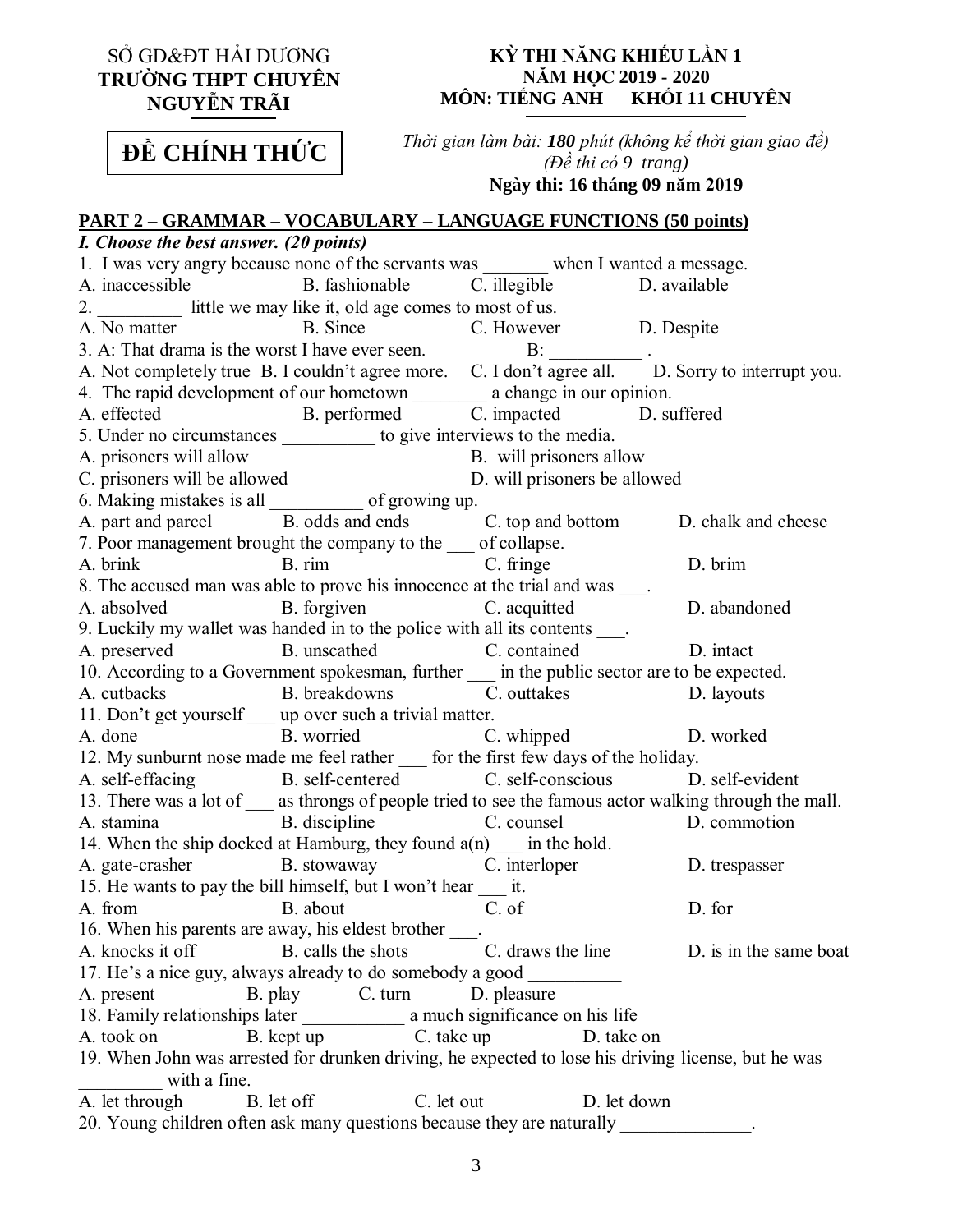#### A. intriguing B. inquisitive C. ingenious D. captivating *II. Complete the sentences with the correct form of the words in brackets (10 points).* **SWANS**

Swans are graceful long-necked, heavy-bodied, big-footed birds that glide majestically when swimming and fly slowly with (1. HURRY) wingbeats and necks outstretched. They migrate in a diagonal (2. FORM) at great heights. No other waterfowl moves as fast on the water or in the air. Swans are social except in the breeding season. When they mate, it is for life. (3. COURT) involves mutual bill dipping or head-to-head posturing. The female incubates, on average, a half-dozen pale; in some species he takes his turn at brooding. After repulsing an enemy, swans utter a (4. TRIUMPH) note as geese do. The young, although capable of running and swimming a few hours after hatching, are (5. CARE) tended for several months. Juvenile birds may ride about on their mother's back. These (6. MATURE) birds can be recognized by their mottled grey or brown plumage which they wear for at least two years until reaching (7. ADULT) in their third or fourth year. In (8. CAPTIVE) they can live for 50 years or more. There are approximately 7 to 8 species of Swan in (9. EXIST). The Southern Hemisphere has the only all black variety, whereas South America is home to the black-necked swan, an especially (10. AGREE) but beautiful bird.

#### *III. Fill in the blanks with proper prepositions or adverbial particles. Write your answer in the numbered boxes. (10 points)*

1. We met each other at the meeting \_\_\_\_\_\_ coincidence.

2. No one can function properly if he or she is deprived \_\_\_\_\_\_\_\_\_ adequate sleep.

3. The concert was given the auspices of the Y.M.C.A.

4. When he suddenly brought the subject of genetic engineering, there was an embarrassed silence.

5. After she ate the chocolates, her face broke \_\_\_\_\_\_ in a rash.

6. The situation is very confusing in that country and calls \_\_\_\_\_\_\_ diplomacy.

7. No witness of the accident has come yet.

8. You shouldn't have sent Peter that Valentine's card. I think you've scared him

9. The police are trying to crack on drunken drivers.

10. He was very upset when the boss pushed him and promoted a new comer to the assistant's job.

## *IV. Read the following text which contains 10 mistakes. Identify the errors and write the corrections in the corresponding numbered boxes. (10 points)*

*Example: Line 1: lead => led*

| Line           |                                                                                                   |
|----------------|---------------------------------------------------------------------------------------------------|
|                | A recent discovery has lead scientists to revise their ideas about the ancestors of early humans. |
|                | It seems they started to make use of stone tools nearly one million years earlier as had          |
| 3              | previously been thought. Archaeologists revised the date after spotting distinctive marks made    |
| $\overline{4}$ | by stone tools on animal bones dated back nearly three and a half million years. The remain,      |
| 5              | including a rib from a cow-like creature and a thigh bone from an animal similar in size of a     |
| -6             | goat, were recovered from an old river bed that was excavating in Ethiopia.                       |
|                | The use of simple stone tools to remove meat from bones represents a crucial moment in            |
| 8              | human history. As a result of turning to meat for sustenance, the early humans developed larger   |
| 9              | brains, which in turn enabled them to make more sophisticated tools The bones unearthed in        |
| <sup>10</sup>  | Ethiopia may well represent the very beginning of that procedure                                  |
| <sup>11</sup>  | What scientists are still hoping to discover is whether the stone tools were manufactured         |
| 12             | specifically to meet a need or whether they are natural forces that by chance has the correct     |
| 13             | shapes and the necessary shapes edges. Any way, it seems that the early humans carried the        |
| 14             | tools around with them rather than to rely on being able to find suitable one when the need rose. |
|                |                                                                                                   |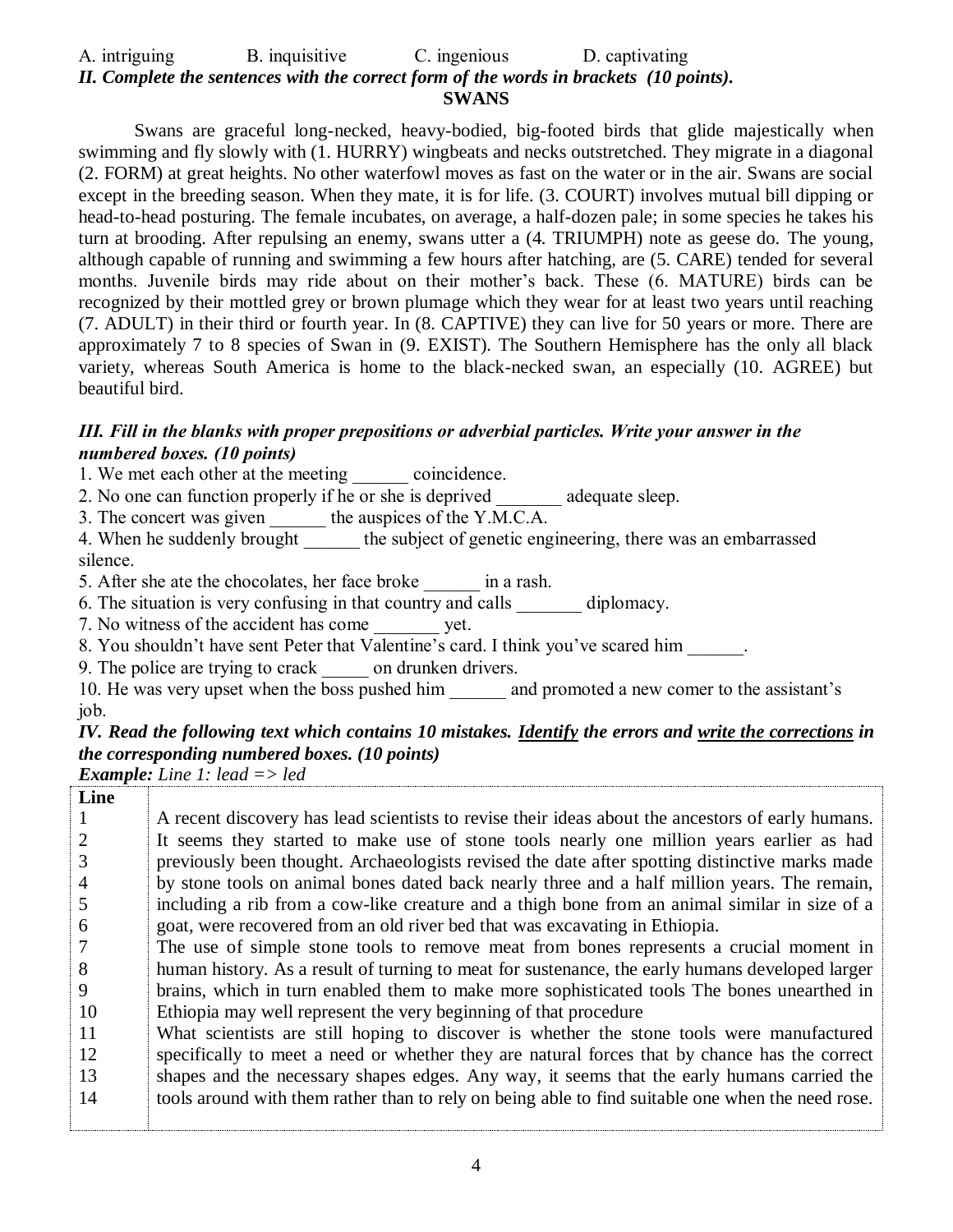#### **PART 3 – READING (50 points)**

### **I. Read the texts below and think of the word which best fits each space. Use only ONE WORD for each space. (10 points)**

Anger can get us into hot water – and bottling things up only makes it  $(1)$  . But you can do more than simply gnash your teeth.

Anger is one of the most commonly felt emotions, yet relatively few of us know how to cope with it effectively. Shouting, swearing, and hitting inanimate objects are common responses (2) the age-old problem of expressing our often accumulated frustrations. Nevertheless, losing control is more (3)

to lead to humiliation than vindication.

So, we learn not to lose control. In public, our tension is held in check by the urge to  $(4)$  on to our dignity, whilst the extent of our reaction to any event will depend on unresolved issues from the past. People tend to carry learned responses, so if parents scream or fall (5) \_\_\_\_\_\_ awkward silences when they were cross, their offspring will probably do the same.

Conversely, a child may be terrified of anger because one of its parents had no (6) over their temper. As a result, the child may repress its own feelings, often expressing them inappropriately or channeling them internally (7) thus feeling depressed. In fact, depression is often called "internal" anger".

Self-expression is the key to dealing with anger. Although there are no hard and fast rules for (8) best to achieve this, burying the debris is probably the least productive method. Physical release through exercise can be effective – even working  $(9)$   $\qquad$  at the gym may help.

Strange as it sounds, I've seen tension in relationships evaporate through pillow or water fights. In an emergency, shouting in a parked car, or hitting a pillow with a tied towel are also good (10)

of relief, although these methods are considerably less demure than writing it all down in a diary.

#### *II. Read the following passage and decide which option A, B, C or D best fits each sentence. (10 points)* **Sports photography**

Sport as a spectacle and photography as a way of recording action have developed together. At the turn of the  $20<sup>th</sup>$  century, Edward Muybridge was experimenting with photographs of movement. His pictures of a runner (1) on every history of photography. Another milestone was when the on every history of photography. Another milestone was when the scientist and photographer Harold Edgerton (2) the limits of photographic technology with his study of a  $(3)$  of milk hitting the surface of a dish. Another advance was the development of minuscule cameras in the late 1920s, which made it possible for sports photographers to (4) their cumbersome cameras behind.

The arrival of television was a significant development in the transmission of sport. Paradoxically, it was of benefit to still photographers. People who watched a sports event on TV, with all its movement and action,  $(5)$  the still image as a reminder of the game.

Looking back, we can see how (6) sports photography has changed. (7) sports photographers were as interested in the stories behind the sport as in the sport itself. Contemporary sports photography (8) \_\_\_\_\_\_\_\_ the glamour of sport, the colour and the action. But the best sports photographers today do more than (9) \_\_\_\_\_\_\_\_\_ tell the story of the event, or make a (10) \_\_\_\_\_\_\_ of it. They capture in a single dramatic moment the real emotions of the participants, emotions with which people looking at the photographs can identify.

| 1.  | A. exhibit      | B. show         | C. feature    | D. demonstrate |
|-----|-----------------|-----------------|---------------|----------------|
| 2.  | A. enlarged     | B. extended     | C. prolonged  | D. spread      |
| 3.  | A. splash       | B. drop         | C. dash       | D. drip        |
| 4.  | A. put          | B. keep         | C. lay        | D. leave       |
| 5.  | A. chose        | B. valued       | C. pointed    | D. cheered     |
| 6.  | A. highly       | B. radically    | C. extremely  | D. severely    |
| 7.  | A. Initial      | <b>B.</b> First | C. Early      | D. Primary     |
| 8.  | A. outlines     | B. signals      | C. emphasizes | D. forms       |
| 9.  | A. simply       | B. alone        | C. singly     | D. only        |
| 10. | A. preservation | B. store        | C. mark       | D. record      |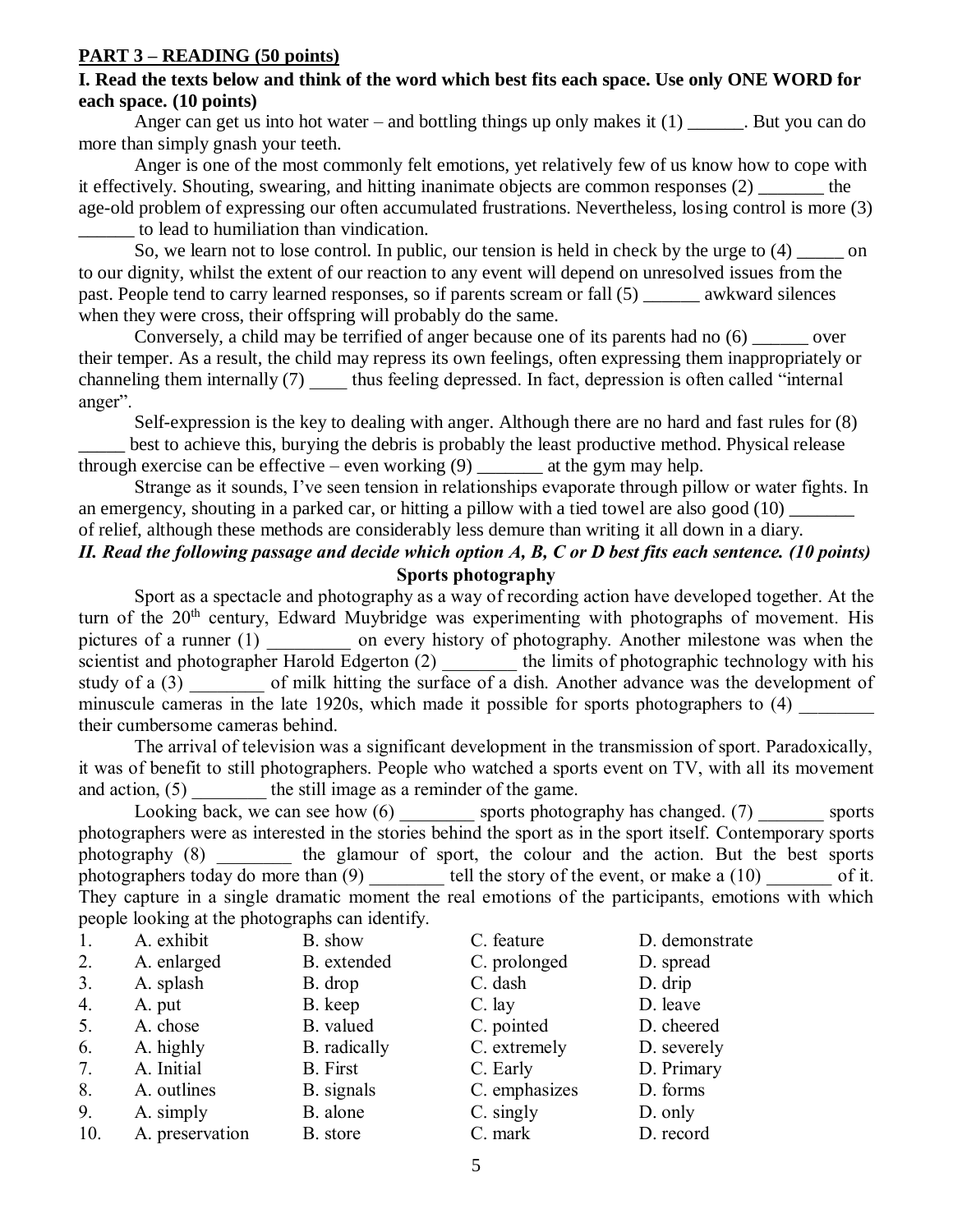#### **III. Read the following passage and choose the best answer. (15 points) The Development of Pottery**

The advent of pottery in primitive human cultures around the world signified a milestone in human history. Sometimes referred to as the container revolution, pottery enabled primitive people to boil and steam food, which in turn allowed them to gain **sustenance** for new and more varied sources. Durable and watertight pottery containers also allowed them to capture and store freshwater from rainfall or clean rivers and lakes.

The earliest pottery has been traced back to a few civilizations that appear to have developed this advancement independent of each other. The oldest pottery known to historians comes from the Jomon people of Japan from around the year 10,500 B.C. Evidence of the independent development of pottery has also come from North Africa around 10,000 B.C. and from South America around 7,000 B.C.

**Collecting pottery shards has proven to be one of the best ways for archaeologists to identify the developmental levels of ancient cultures, especially the ones that were pre-literate and therefore unable to leave behind a recorded history**. By digging up different shards from different stratum layers, archaeologists can easily date the stages of a culture's development. They are able to do this by looking at the style and decoration of the pottery fragments. Furthermore, trace element analysis enables these researchers accurately to identify the source of the clay used to make the pottery.

The early pottery was formed with a technique called **handwork**. Handworked pieces are constructed from clay that is rolled into long strands by hand and then coiled to form the body of the vessel. Each of these early pieces of pottery would have been one-of-a-kind due to the irregularity that is a characteristic of handwork. After these primitive pieces of pottery were shaped by hand, they would be fired in a primitive kiln, which would have resembled more of a wood fire.

The next major development in pottery came about with the invention of the pottery wheel in Mesopotamia sometime between 6,000 and 2,400 B.C. This device revolutionized the production of pottery since it enabled potters to mass produce their work to meet the growing needs of the first cities in the world. The pottery wheel is a spinning turntable powered by a foot pedal that spins clay very quickly, allowing the potter to shape pottery with rotational symmetry. This results in a much more regular piece of pottery than handwork.

**[A]** By 800 A.D., Muslim potters in Samarra and Baghdad began employing lead-based glazes further to finish their pottery. **[B]** This process of glazing came from the Romans, who had spread it around the Mediterranean and North Africa. **[C]** These potters also discovered the new forms of glazing as they attempted to **imitate** the Chinese white ceramics that were popular at that time. **[D]** Although they were able closely to imitate the work of the Chinese, their experimentation also resulted in new methods of glazing that used tin oxide instead of lead.

In order to harden pottery, it must be fired in a kiln which holds heat at very high temperatures. The Chinese developed an efficient wood-fired kiln very early in the history of pottery, called the anagama. This useful device was capable of sustaining the necessary temperatures without the use of coal and was soon adopted by the Koreans and Japanese as well.

The modern era of pottery factories capable of truly large-scale mass production came about in 1785 with the English city of Stoke-on-Trent. This was one of the first industrial cities to make pottery manufacturing its primitive industry. The city was known to have more than 200 pottery manufacturers that employed upwards of 20,000 workers. This city is so famous for pottery that its nickname is "The Potteries".

1. The word **sustenance** in the passage is closest in meaning to

A. inspiration B. nourishment C. support D. instruction

2. According to the passage, evidence of the oldest pottery was found in which of the following areas?

A. Mesopotamia B. China C. North Africa D. Japan

3. Which of the following best expresses the information in the underlined sentence?

A. Pottery shards provide information about the cultures of prehistoric people.

B. Early people recorded their history on pottery shards.

C. Archaeologists study ancient cultures.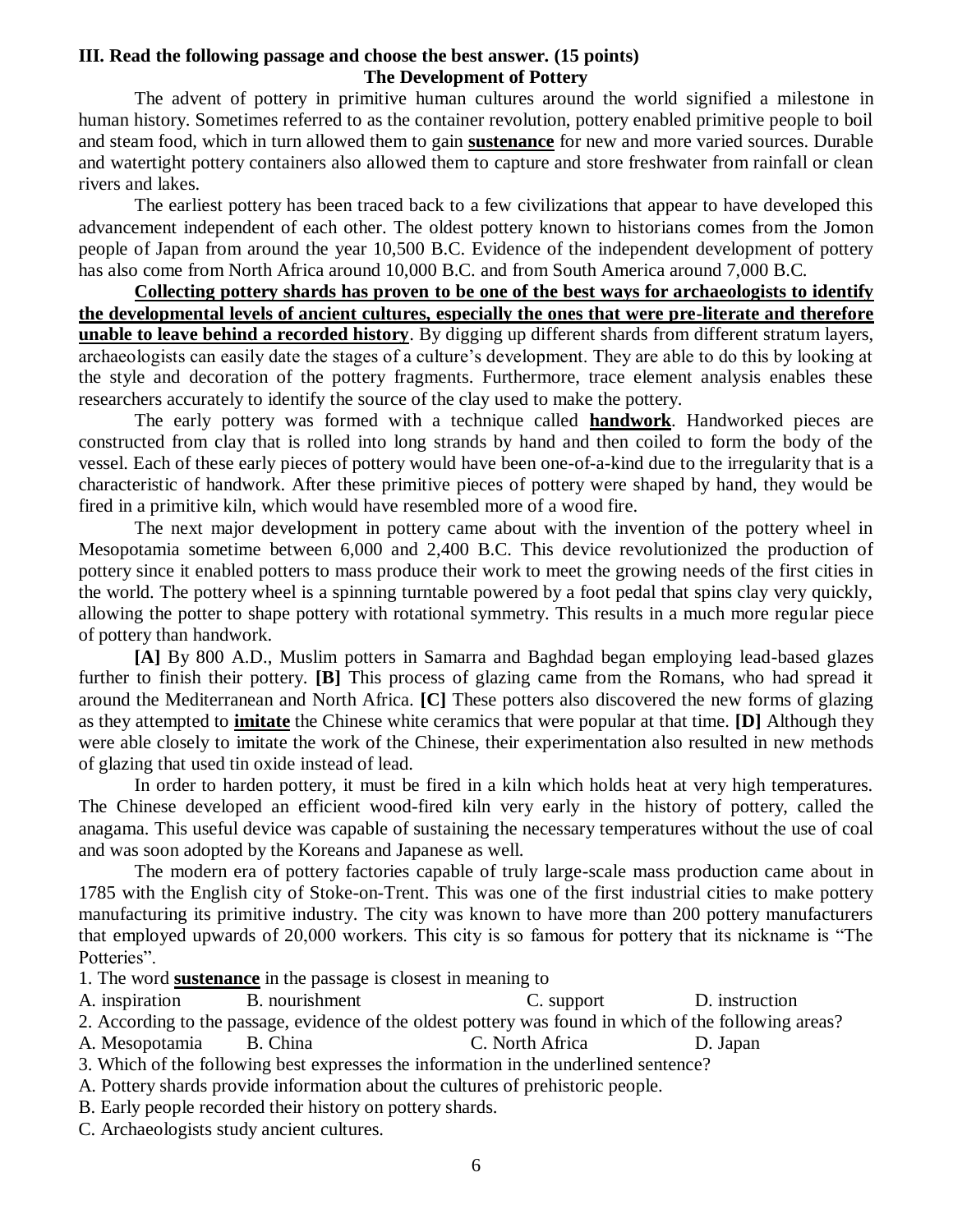- D. Pre-literate people tried to hide their pottery in underground strata.
- 4. The author discusses **handwork** in paragraph 4 in order to
- A. show the regular patterns of early pottery
- B. distinguish it from later advances in pottery making
- C. explain that it was the best method for pottery making
- D. discuss the types of decoration used in early pottery
- 5. Look at the four squares [ ] that indicate where the following sentence could be added to the passage.

## *" The introduction of glazes contributed to the quality of the vessels."*

Where would the sentence best fit?

- 6. The word **imitate** in the passage is closest in meaning to
- A. use B. make C. copy D. shape
- 7. According to paragraph 5, the significance of the invention of the pottery wheel was that
- A. it allowed each piece to be unique
- B. it encouraged artists to paint scenes on pottery
- C. it enabled potters to mass produce their works
- D. it inspired many more people to become potters
- 8-9-10. Choose three from seven answer choices to describe the Wood-fired Kiln:
- A. It led to the mass production of pottery.
- B. It was invented by the Chinese.
- C. It originated in the Roman Empire.
- D. It hardened the pottery.
- E. It did not use coal.
- F. It used tin oxide to finish the pottery.
- G. It helped shape the pottery evenly.

## *IV. The reading passage below has eight paragraphs, A-H. Reading the passage and do the tasks below. (15 points)*

- **A.** The history of human civilization is entwined with the history of the ways we have learned to manipulate water resources. As towns gradually expanded, water was brought from increasingly remote sources, leading to sophisticated engineering efforts such as dams and aqueducts. At the height of the Roman Empire, nine major systems, with an innovative layout of pipes and well-built sewers, supplied the occupants of Rome with as much water per person as is provided in many parts or the industrial world today.
- **B.** During the industrial revolution and population explosion of the  $19<sup>th</sup>$  and  $20<sup>th</sup>$  centuries, the demand for water rose dramatically. Unprecedented construction of tens of thousands of monumental engineering projects designed to control floods, protect clean water supplies, and provide water for irrigation and hydropower brought great benefits to hundreds of millions of people. Food production has kept pace with soaring populations mainly because of the expansion of artificial irrigation systems that make possible the growth of 40% the world's food. Nearly one fifth of all the electricity generated worldwide is produced by turbines spun by the power of falling water.
- **C.** Yet there is a dark side to this picture: despite our progress, half of the world's population still suffers, with water services inferior to those available to the ancient Greeks and Romans. As the United Nations report on access to water reiterated in November 2001, more than one billion people lack access to clean drinking water; some two and a half billion do not have adequate sanitation services. Preventable water - related diseases kill an estimated 10,000 to 20,000 children every day, and the latest evidence suggests that we are falling behind in efforts to solve these problems.
- **D.** The consequences of our water policies extend beyond jeopardizing human health. Tens of millions of people have been forced to more from their homes - often with little warning or compensation - to make way for the reservoirs behind dams. More than 20% of all freshwater fish species are now threatened or endangered because dams and water withdrawals have destroyed the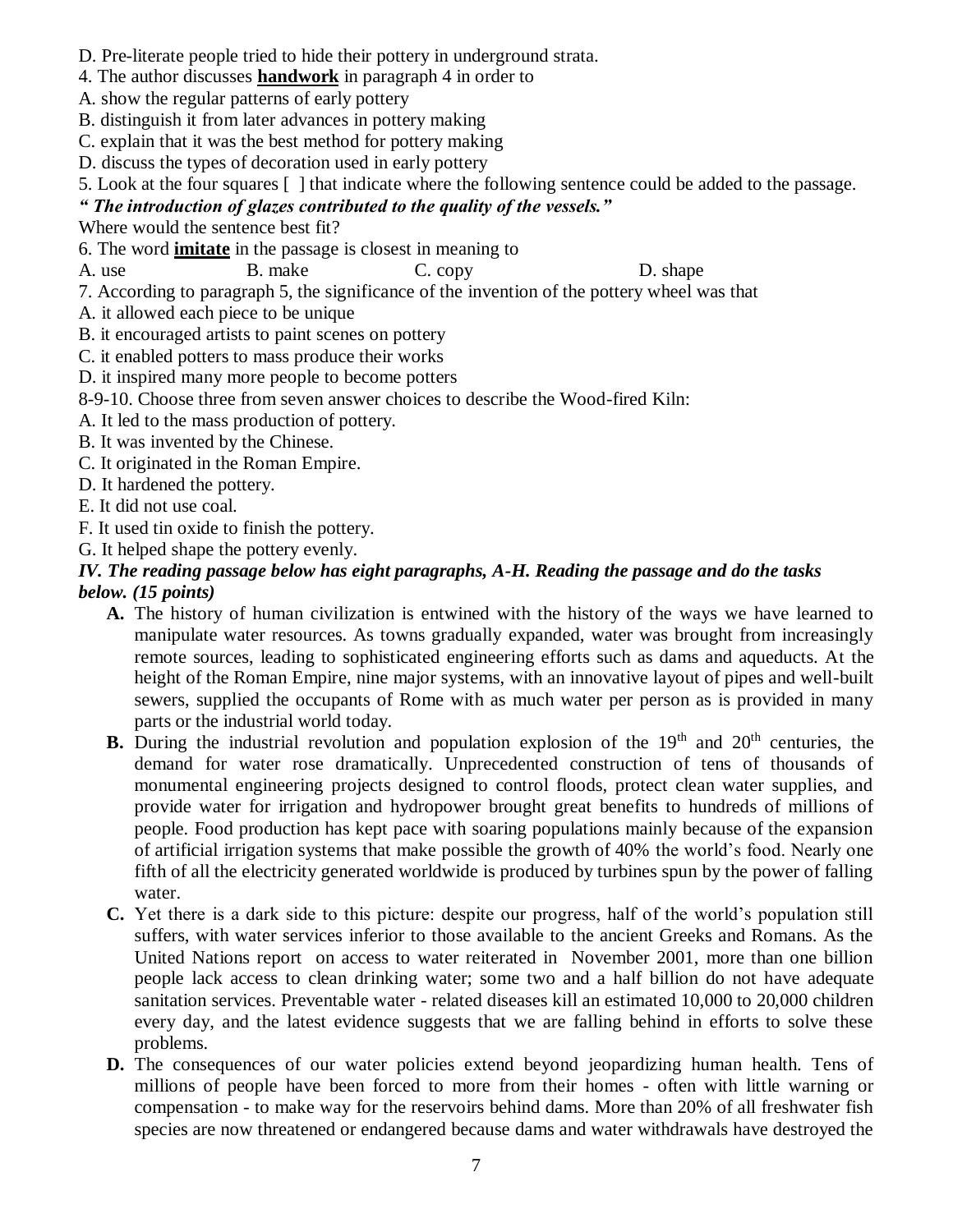free-flowing river ecosystems where they thrive. Certain irrigation practices degrade soil quality and reduce agricultural productivity. Groundwater aquifers are being pumped down faster than they are naturally replenished in parts of India, China, the USA and elsewhere. And disputes over shared water resources have led to violence and continue to raise local, national and even international tensions.

- **E.** At the outset of the new millennium, however, the way resource planners think about water is beginning to change. The focus is slowly shifting back to the provision of basic human and environmental needs as top priority - ensuring 'some for all,' instead of 'more for some'. Some water experts are now demanding that existing infrastructure be used in smarter ways rather than building new facilities, which is increasingly considered the option of last, not first resort. This shift in philosophy has not been universally accepted, and it comes with strong opposition from some established water organizations. Nevertheless, it may be the only way to address successfully the pressing problems of providing everyone with clean water to drink, adequate water to grow food and a life free from preventable water-related illness.
- **F.** Fortunately and unexpectedly the demand for water is not rising as rapidly as some predicted. As a result, the pressure to build new water infrastructures has diminished over the past two decades. Although population, industrial output and economic productivity have continued to soon in developed nations, the rate at which people withdraw water from aquifers, rivers and lakes has slowed. And in a few parts of the world, demand has actually fallen.
- **G.** What explains this remarkable turn of events? Two factors: People have figured out how to use water more efficiently, and communities are rethinking their priorities for water use. Throughout the first three-quarters of the  $20<sup>th</sup>$  century, the quantity of freshwater consumed pen person doubled on average; in the USA, water withdrawals increased tenfold while the population quadrupled. But since 1980, the amount of water consumed per person has actually decreased, thanks to a range of new technologies that help to conserve water in homes and industry. In 1965, for instance, Japan used approximately 13 million gallons of water to produce \$1 million of commercial output; by 1989 this had dropped to 3.5 million gallons (even accounting for inflation) - almost a quadrupling of water productivity. In the USA water withdrawals have fallen by more than 20% from their peak in 1980.
- **H.** On the other hand, dams, aqueducts and other kinds of infrastructure will still have to be built, particularly in developing countries where not been met. But such projects must be built to higher specifications and with more accountability to local people and their environment than in the past. And even in regions where projects seem warranted, we must find ways to meet demands with fewer resources, respecting ecological criteria and to a smaller budget.

## *For questions 1-7, choose the correct heading for paragraphs B-H from the list of headings below Write the correct number, i-ix.*

#### **List of headings**

- i. Scientists' call for a revision of policy
- ii. An explanation for reduced water use
- iii. How a global challenge was met
- iv. Irrigation systems fall into disuse
- v. Environmental effects
- vi. The financial cost of recent technological improvements
- vii. The relevance to health
- viii. Addressing the concern over increasing populations
- ix. A surprising downward trend in demand for water
- x. The need to raise standards
- xi. A description of ancient water supplies

## **Example: Paragraph A: xi**

- 1. Paragraph B …….
- 2. Paragraph C …….